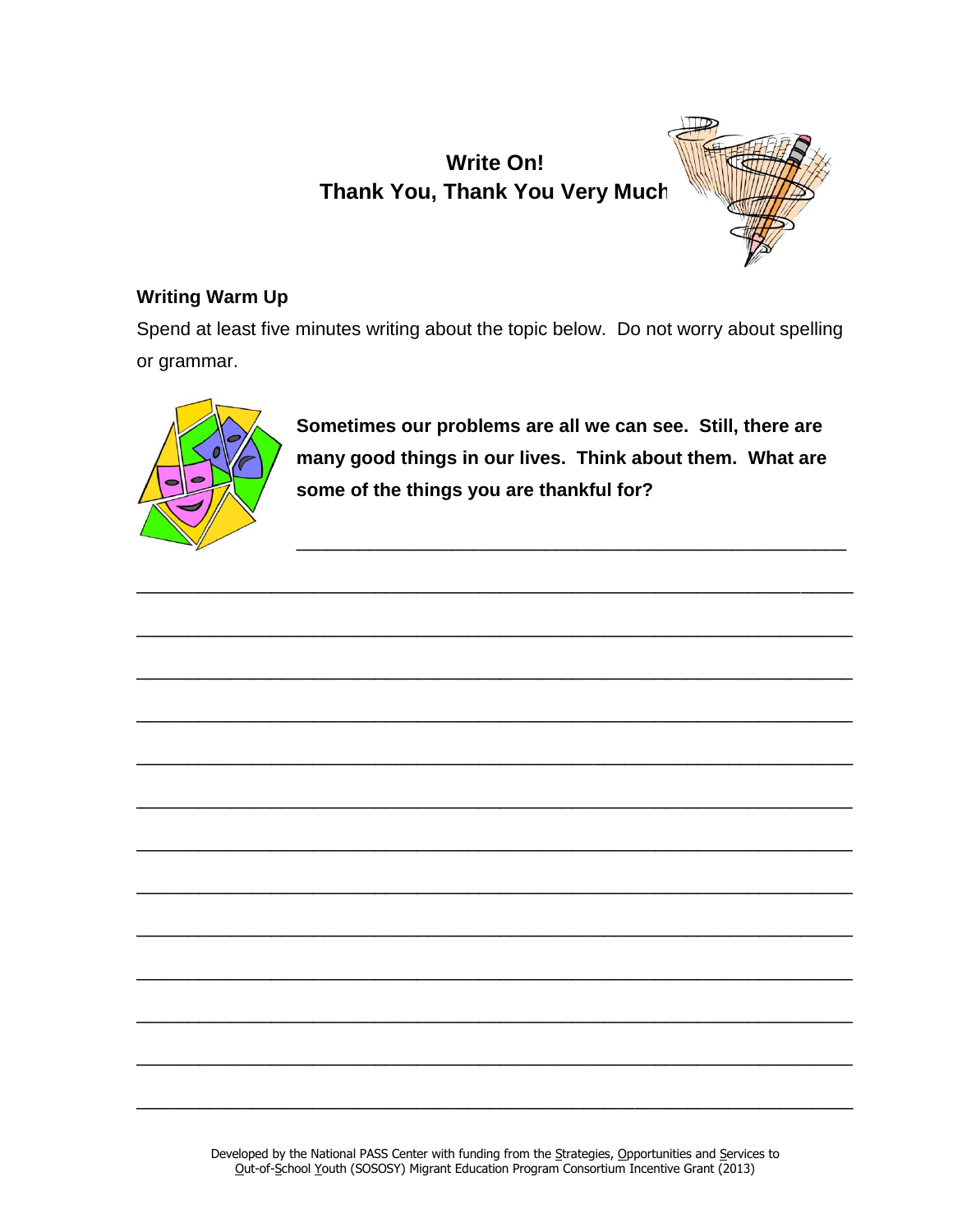#### **Writing a Thank You Letter**

There can be times in life when you want to say thank you to someone in writing. Have you ever done this before? Did you ever write a thank you note for a birthday present? Have you ever written a thank you note for a job interview? You may want to write a note to a teacher or a friend who has helped you out. There are many reasons to write thank you letters. A gift can be something **tangible** like a sweater or food. A gift can also be a special act of kindness. It can be something someone has done for you like when a friend drives you to the store. In this lesson, you will learn how to write a thank you note.

#### **Brainstorming: Coming Up with Ideas**

Whenever you write, you want to organize your thoughts first. That way your ideas will be clearer and easier to express. Let's start by thinking of who you might send a thank you letter. Has a friend helped you out lately? Did someone lend you money when you needed it? Has someone brought you some food or another present? If you can't think of anyone, write a note to the teacher who has helped you with this lesson.

Complete this chart. It is a graphic organizer. It will help you organize your thoughts. Answer the questions and you will be able to start your note.

| Who do you want to write your letter to? |  |
|------------------------------------------|--|
| (A friend? Your teacher?)                |  |
| What did this person do for you?         |  |
| How do you feel about getting this gift? |  |
| How will you use the gift?               |  |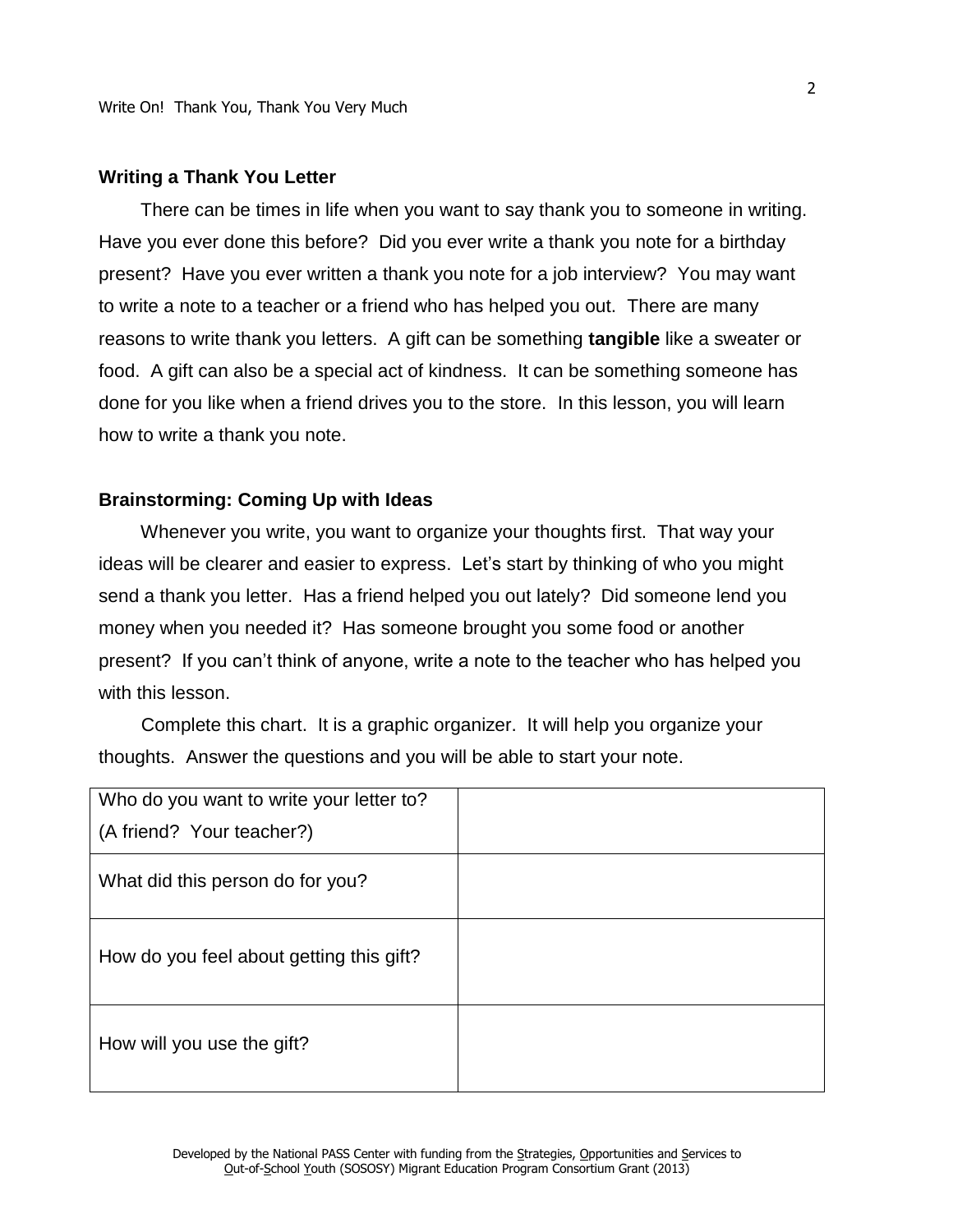Write On! Thank You, Thank You Very Much

#### **Writing** *Your* **Thank You Note**

A thank you note is easy to write—if you know how. It has five parts to it. It should thank the reader for the gift. It should also let the reader know how you feel about the present and what you will do with it. Look at the **formula** below:

- 1. The opening starts with the word *Dear* followed by the person's name. The opening is also called the **salutation**.
- 2. Say *thank you* and write a sentence about how you feel about the gift.
- 3. Tell why the gift was important to you.
- 4. Thank the person again.
- 5. Sign your name.



### **Here's an example**

Dear Juan,

Thank you for the vegetables you brought over last night. That was a very nice thing to do.

I used the corn and lettuce to make dinner. My family really enjoyed it. I was happy to have them because I did not get to the store yesterday.

Thank you again for being so thoughtful. Next time you should stay for dinner.

Your name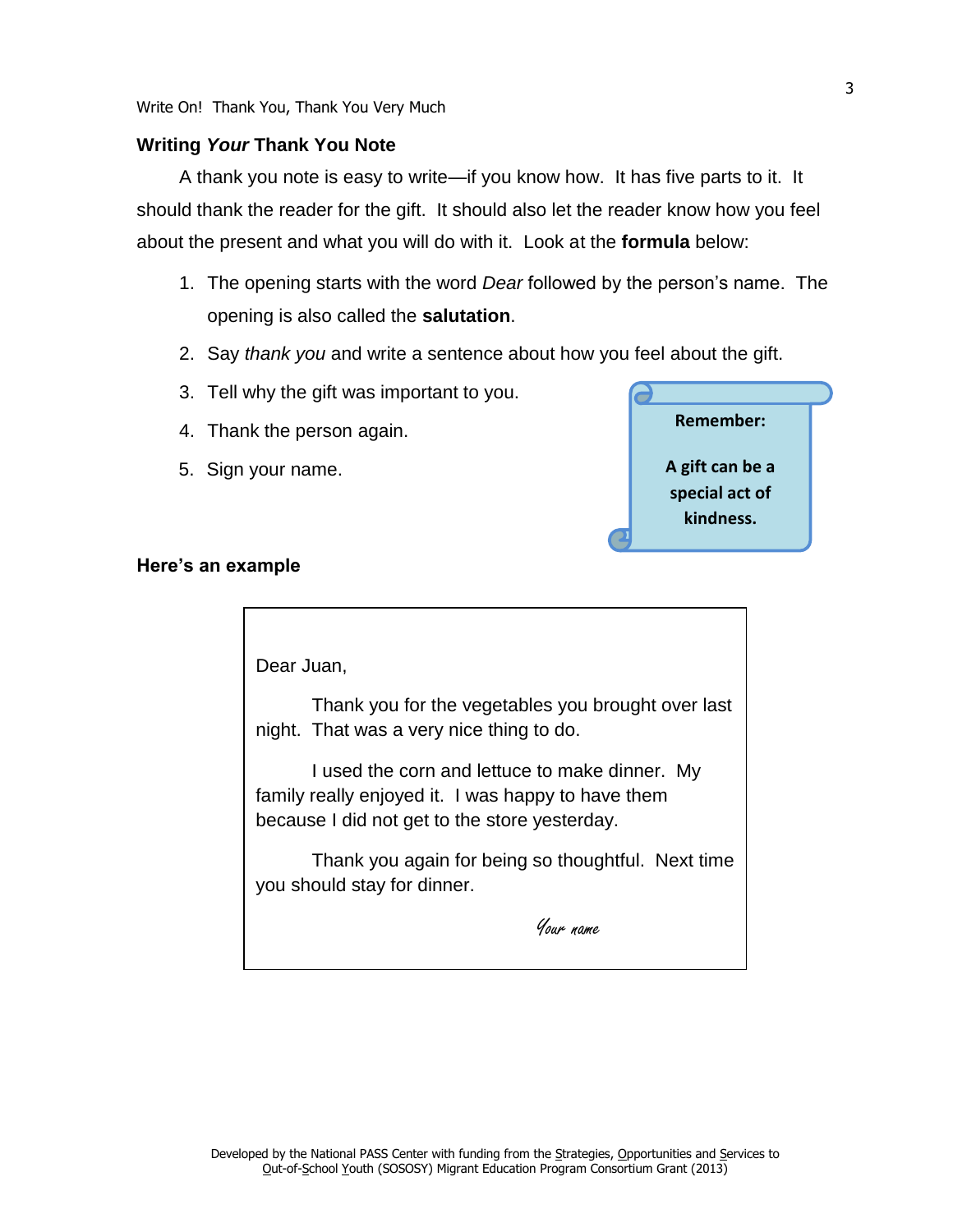Write On! Thank You, Thank You Very Much



**Your turn**

This **template** will help get you started. Write a note for a tangible gift someone gave you such as a sweater or food. Fill in the blanks below.

Dear\_\_\_\_\_\_\_\_\_\_\_\_\_\_\_\_\_\_\_\_\_\_\_\_\_\_\_\_\_,

Thank you for \_\_\_\_\_\_\_\_\_\_\_\_\_\_\_\_\_\_\_\_\_\_\_\_\_\_\_\_\_\_\_\_\_\_\_\_\_\_\_\_\_\_\_\_\_\_\_\_\_\_\_\_

\_\_\_\_\_\_\_\_\_\_\_\_\_\_\_\_\_\_\_\_\_\_\_\_\_\_\_\_\_\_\_\_\_\_\_\_\_\_\_\_\_\_\_\_\_\_\_\_\_\_\_\_\_\_\_\_\_\_\_\_\_\_\_\_\_\_\_\_\_

\_\_\_\_\_\_\_\_\_\_\_\_\_\_\_\_\_\_\_\_\_\_\_\_\_\_\_\_\_\_\_\_\_\_\_\_\_\_\_\_\_\_\_\_\_\_\_\_\_\_\_\_\_\_\_\_\_\_\_\_\_\_\_\_\_\_\_\_\_

\_\_\_\_\_\_\_\_\_\_\_\_\_\_\_\_\_\_\_\_\_\_\_\_\_\_\_\_\_\_\_\_\_\_\_\_\_\_\_\_\_\_\_\_\_\_\_\_\_\_\_\_\_\_\_\_\_\_\_\_\_\_\_\_\_\_\_\_\_

\_\_\_\_\_\_\_\_\_\_\_\_\_\_\_\_\_\_\_\_\_\_\_\_\_\_\_\_\_\_\_\_\_\_\_\_\_\_\_\_\_\_\_\_\_\_\_\_\_\_\_\_\_\_\_\_\_\_\_\_\_\_\_\_\_\_\_\_\_

\_\_\_\_\_\_\_\_\_\_\_\_\_\_\_\_\_\_\_\_\_\_\_\_\_\_\_\_\_\_\_\_\_\_\_\_\_\_\_\_\_\_\_\_\_\_\_\_\_\_\_\_\_\_\_\_\_\_\_\_\_\_\_\_\_\_\_\_\_

(How did you feel about it?)\_\_\_\_\_\_\_\_\_\_\_\_\_\_\_\_\_\_\_\_\_\_\_\_\_\_\_\_\_\_\_\_\_\_\_\_\_\_\_\_\_\_\_\_\_\_\_

(Why was the gift important to you?)  $\frac{1}{2}$  [2001]  $\frac{1}{2}$  [300]  $\frac{1}{2}$  [300]  $\frac{1}{2}$  [300]  $\frac{1}{2}$  [300]  $\frac{1}{2}$  [300]  $\frac{1}{2}$  [300]  $\frac{1}{2}$  [300]  $\frac{1}{2}$  [300]  $\frac{1}{2}$  [300]  $\frac{1}{2}$  [300]  $\frac{1}{2$ 

(What will you use the present for?) \_\_\_\_\_\_\_\_\_\_\_\_\_\_\_\_\_\_\_\_\_\_\_\_\_\_\_\_\_\_\_\_\_\_\_\_\_\_\_\_

Thank you again for **EXALL EXALL EXACUTE THANK** 

Sign your nameracias Mesi pomero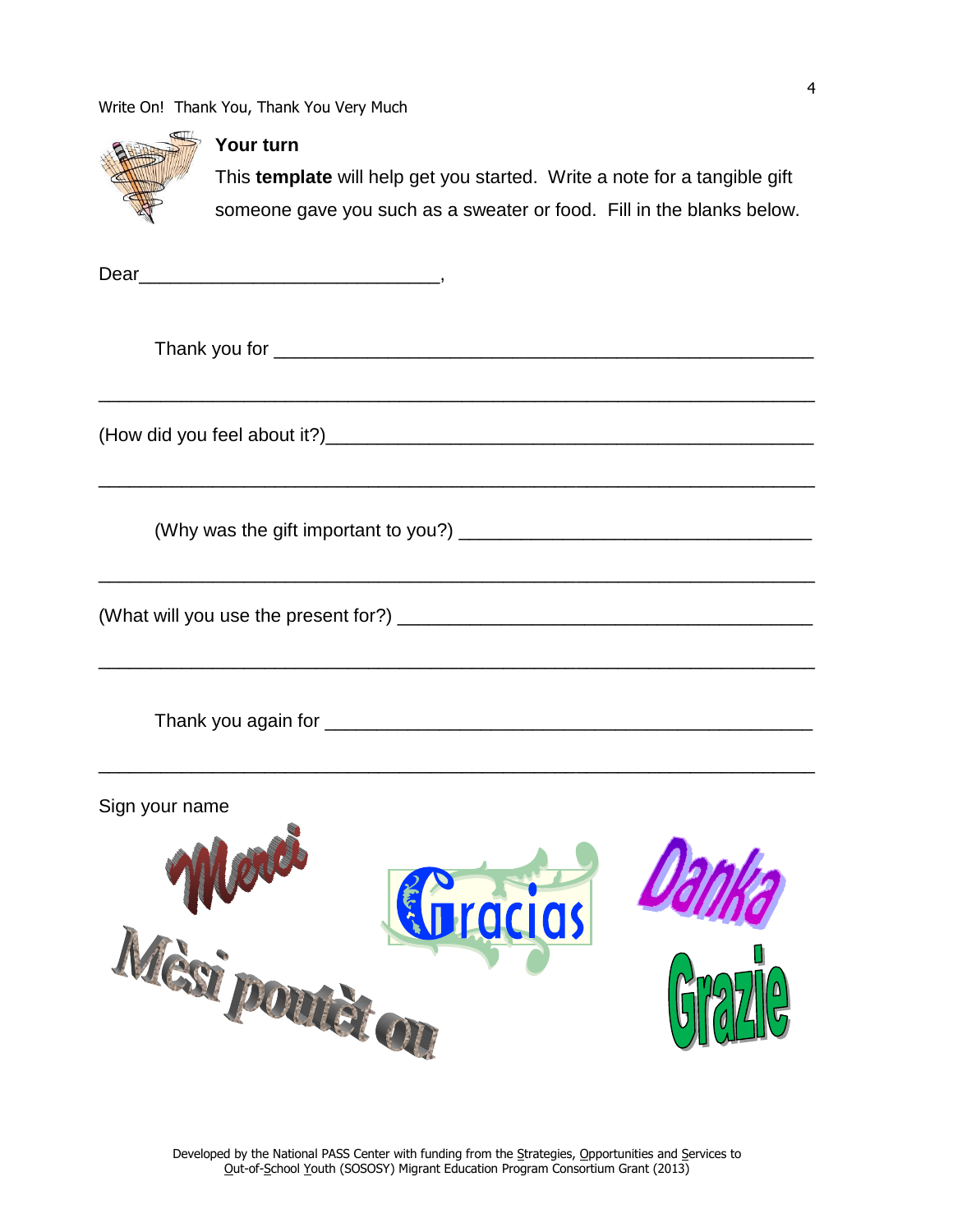Write On! Thank You, Thank You Very Much

Your turn



Now write a note for something someone has done for you. Try completing this note without the template.

**Remember:** Add a sentence that tells how you feel about the gift.

Developed by the National PASS Center with funding from the Strategies, Opportunities and Services to Out-of-School Youth (SOSOSY) Migrant Education Program Consortium Grant (2013)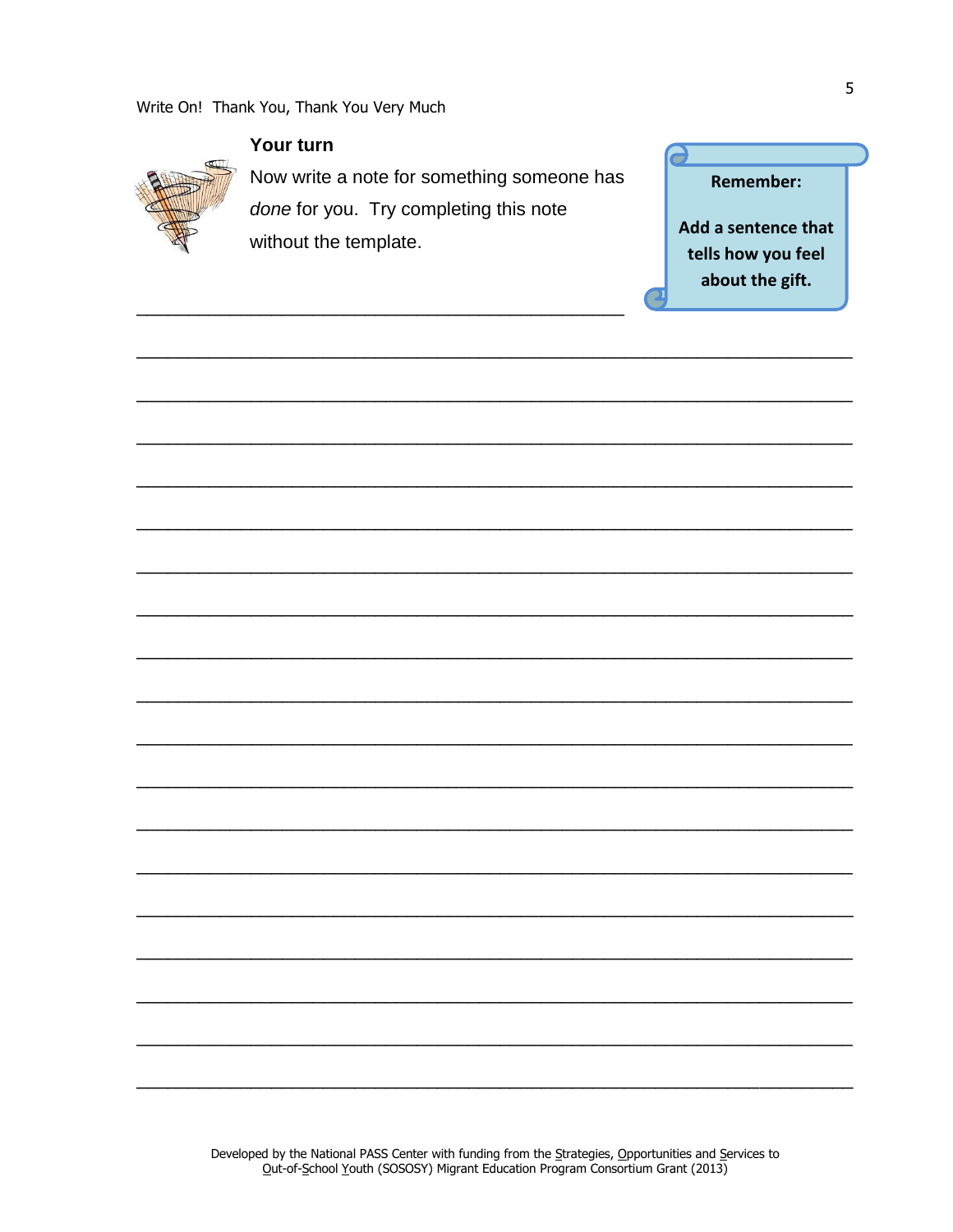## **Finishing Up!**

You did a great job! What you have written is called a **rough draft**. It is a great start. Now is the time you can make it better. Go back and read each sentence. Some sentences may not sound right to you.

- $\checkmark$  Are the words spelled correctly?
- $\checkmark$  Did you use capital letters and punctuation?
- $\checkmark$  Did you remember to use paragraphs and indent?



**Check it Out!** *All About Sentences* in the **Reading on the Move** lesson series  $\Delta$  will help you to build your skills.

\_\_\_\_\_\_\_\_\_\_\_\_\_\_\_\_\_\_

Find it on the Internet at **www.migrant.net/migrant/publications/index.htm**

Complete the checklist on the next page. Once you are happy with your letter, copy it on the lines below. You can also copy it onto a sheet of paper or a note card. If you have a computer, you can type it and print it out. When you are done, give or mail it to the person.

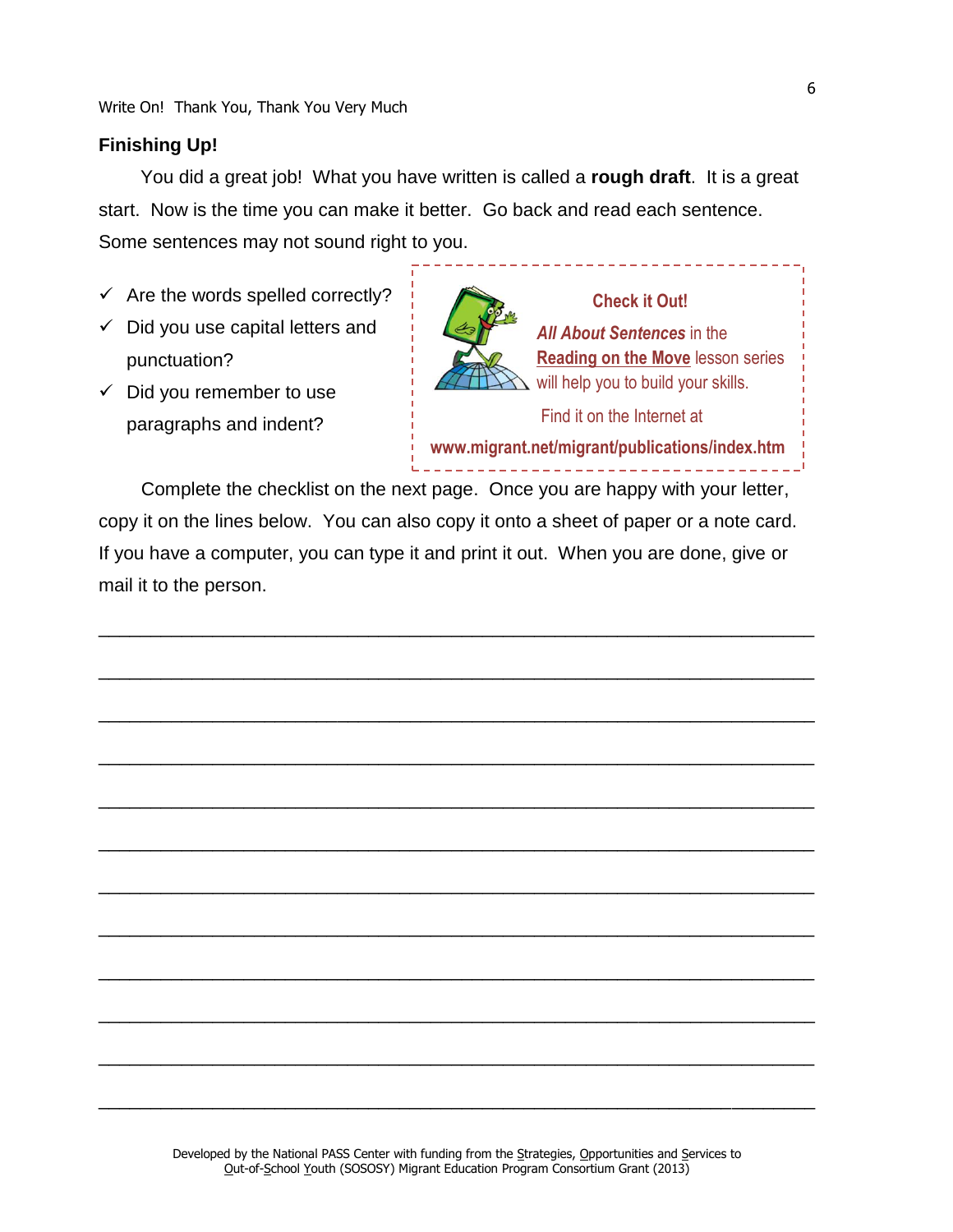Developed by the National PASS Center with funding from the Strategies, Opportunities and Services to Out-of-School Youth (SOSOSY) Migrant Education Program Consortium Grant (2013)